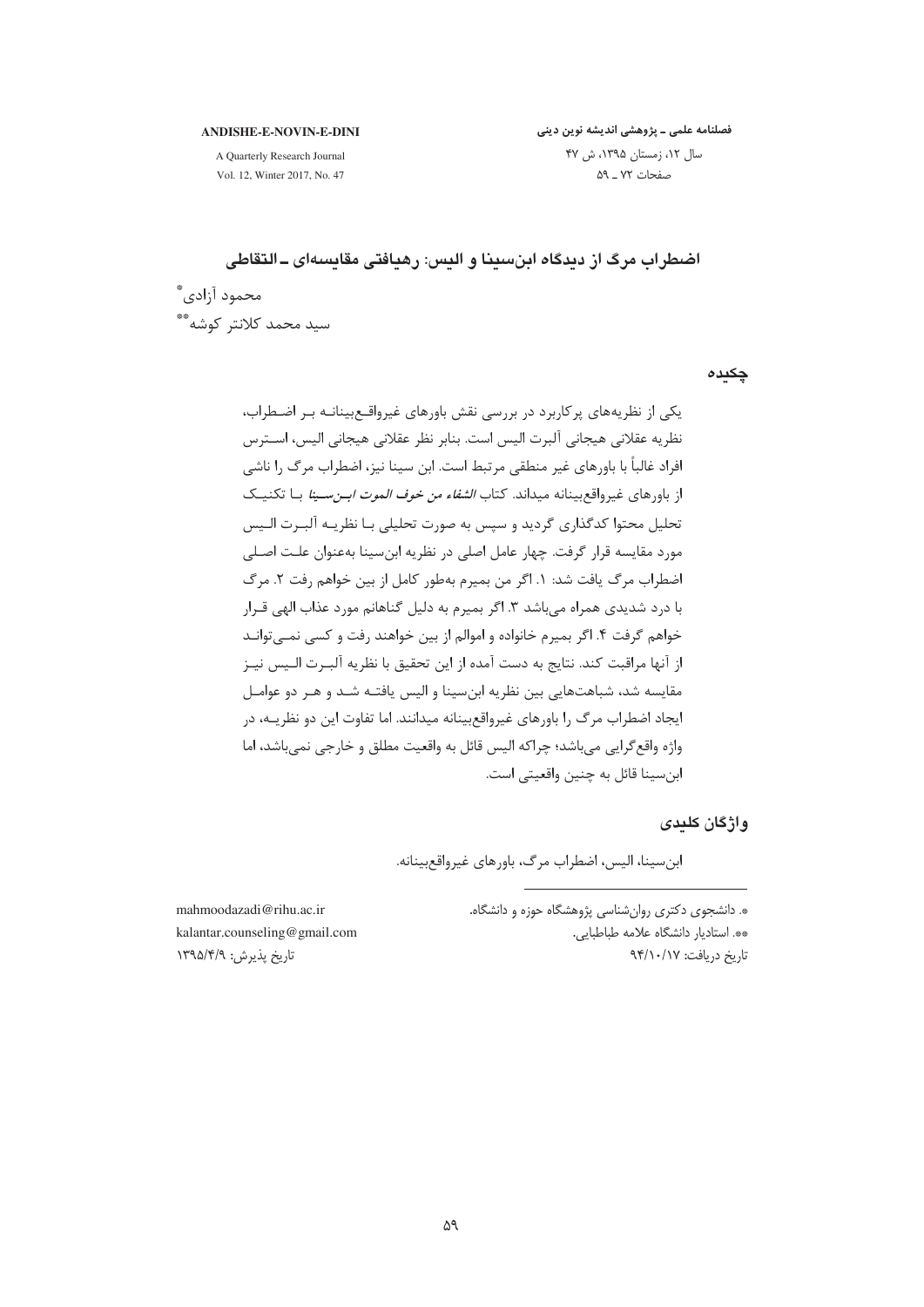#### طرح مسئله

ویژگی تحقق پذیری قطعی مرگ برای همه افراد، ایـن اضـطراب را از دیگـر اضـطرابـهـا هماننـد اضـطراب سلامت یا فوبی های خاص که تحقق پذیریشان برای عموم افراد احتمالی است، متمایز کرده اسـت. از طرفـی درک ناقص دانش بشر از این پدیده، و یا ناتوانی در کنترل آن، درک این پدیده را برای ما پیچیده کرده است. هنگامی که ما انسانها نتوانیم پدیدهای را بهطور کامل درک کنیم، تمایل پیـدا مـی کنـیم تـا تصـویری از آن پدیده را تصور کنیم. تصویری که در ذهن اکثر انسانها درباره مرگ شـکل یافتـه اسـت، تصـویری منفـی و مخرب است و این تصویر منفی میتواند موجب اضطراب مرگ شود.

هنوز درباره تعريف اضطراب مرگ، توافــق جــامعي صــورت نگرفتــه اسـت (نيمــار و برانــت، ١٩٩۵: ٨) و تفاوتهایی از لحاظ نظری بین تعریف اضطراب مرگ از جنبه هستیشناسـانه، الهیـاتی، روانکـاوی، کـاهش گرائی و فرهنگی اجتماعی وجود دارد (برایان ناتناینگا و کـوخ، ۲۰۰۶: ۴) تعریـف هسـتی شناسـانه، اضـطراب مرگ را، عدم احتمال و یا احتمال فراتر تعریف می کند، بهگونهای که تنشـی بـین احسـاس وجـود داشـتن، و تهدید دائم فقدان احتمالی وجود دارد (هایدیگر، ۱۹۶۲) طبق نگاه روانکاوی، فروید اضطراب مرگ را ناشـی از فشارهای درونی و بیرونی مرتبط با اضطراب اختگی و اضطراب جدایی میداند (فرویـد، ۱۹۶۱: ۶۵) مشخصـه تعریف کاهش گرایی، نابودی جسمی و روانی (شـرمن، ۱۹۹۷: ۱۲) و محرومیـت ارتبـاط کـودک ــ مـادر نیـز مشخصه تعریف فرهنگی و اجتماعی می باشد. (مک کارتی، ۱۹۸۰: ۵۲)

آنچه که در این نوشته مورد توجه واقع شده است تعریف الهیاتی اضطراب مرگ است. اساس الهیاتی ایـن است که زندگی پس از مرگ وجود دارد و مردن بهعنوان انتقال از ایـن دنیـا بـه عـالم دیگـر در نظـر گرفتـه میشود (برایان ناتناینگا و کوخ، ۲۰۰۶: ۵) تحقیقات متعددی نشان داده است کـه عامـل دیـن، نـه بـهطـور اختصاصی بلکه بهطور کلی با کاهش اضطراب مـرگ همـراه بـوده اسـت (آلـوارادو، تمپلـر، برسـلرو تومـاس دابسون، ۱۹۹۵: ۱۲) بنابراین، اعتقاد به زندگی پس از مرگ، بهعنوان یکی از متغیرهای دینی میتوانـد نقـش کاهش دهندهای بر اضطراب مرگ داشته باشد. (روز و سالیوان، ۲۰۰۲: ۱۹)

در تحقیقی که روز و سالیوان انجام دادند همبستگی مثبتی بین بـاور بـه زنـدگی پـس از مـرگ و انتظـار پاداش به دست آوردند و از طرفی همبستگی منفی بین باور به زندگی پس از مرگ و انتظار عِقاب را گـزارش کردند. بنابراین، می توان اعتقاد به زندگی پس از مرگ را مثبت و آرامش بخش درنظر گرفت. از طرفی نیـز باور به زندگی پس از مرگ می تواند بهعنوان یکی از مکانیسمهای روانی در نظر گرفته شود. (همان)

فروید باور به زندگی پس از مرگ را بهعنـوان یـک اعتقـاد راسـخ مـذهبی، در محافظـت روان انسـان از وحشت روبهرو شدن با پایان زندگی توسط مرگ در نظر داشت (فرویـد، ۱۹۶۱: ۶۹) ایـن ادعـای فرویـد، در افكار بسياري از فلاسفه، الاهيون و روانشناسان نيز ديده ميشود. فيلسوفاني همچون افلاطون، سـقراط و در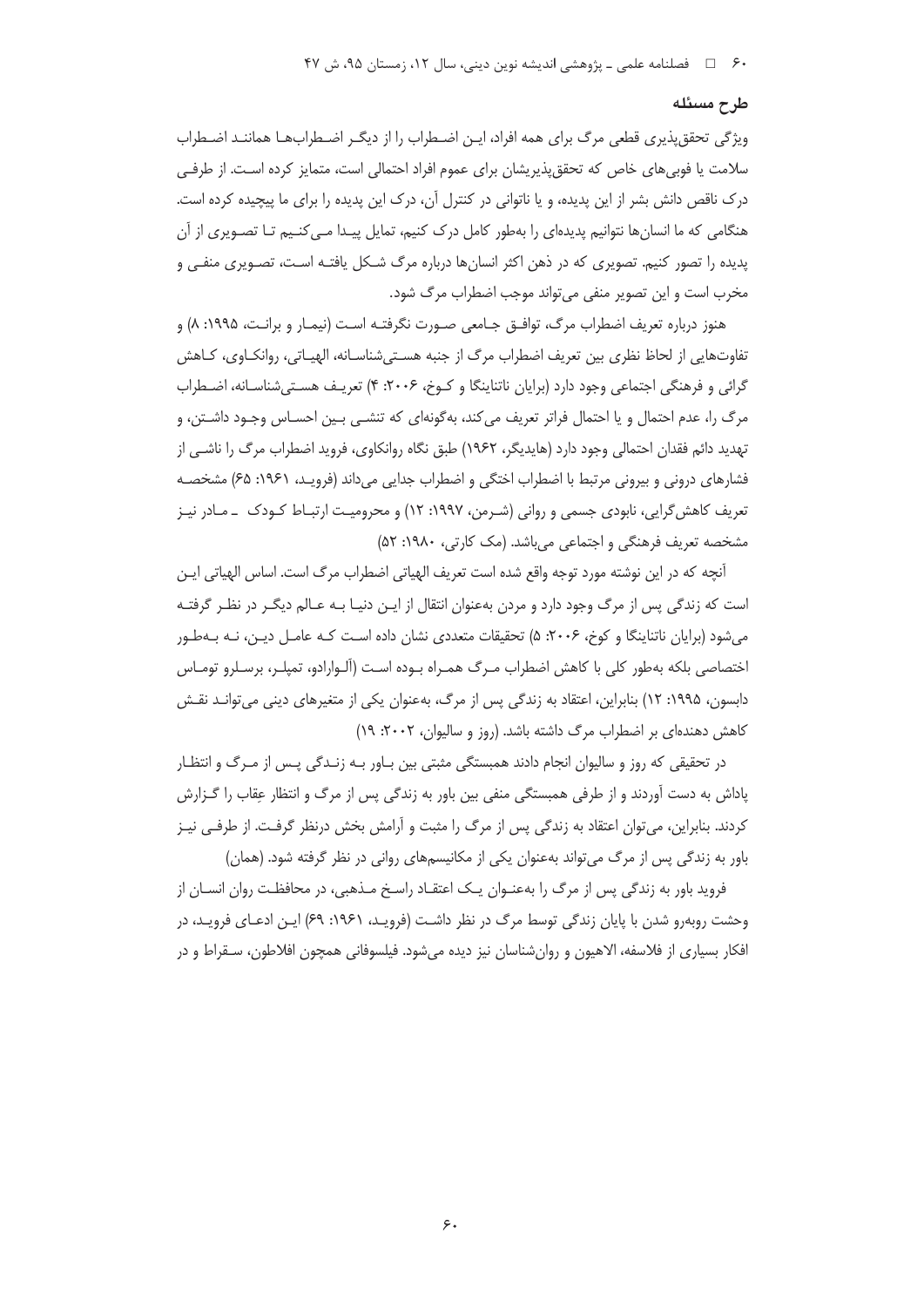اضطراب مرگ از دیدگاه ابن سینا و الیس: رهیافتی مقایسهای ـ التقاطی ه ه ا ۶۱

میان فلاسفه شرق افرادی چون ملاصدرا (۱۴۱۰: ۹/ ۵۳) و همچنین ابوعلی سینا معتقد بـه زنـدگی پـس از مرگ بودهاند. مثلاً ابن سینا مرگ را قطع ارتباط روح از بدن می داند و قائل است روح به زندگی خـود در عـالم بعد ادامه میدهد. ابن سینا (۱۴۰۰: ۳۴۳) بهعنوان یکی از فلاسفه قرون وسطی، بهطور قابل توجهی، اضطراب مرگ را ناشی از عوامل شناختی و باورهای غیر واقع بینانه درباره مرگ میداند. بر طبق نظـر ابـنِ سـینا، نگــاه منفی و مخرب مردم از مرگ بخاطر تصویرسازی منفی است که توسط باورهای غیر واقعبینانه دربـاره مـرگ شکل گرفته است. این باورها میتوانند نقش بسزائی در ایجاد و افزایش اضطراب مرگ داشته باشند. بـه نظـر می رسد نگرش های ما نسبت به مرگ جنبههای شناختی و هیجانی دارد؛ لذا جنبههای شناختی این اضـطراب تاکنون بهطور کامل و دقیق بررسی نشده است (فیورر و والکر، ۲۰۰۸: ۶)

یکی از نظریههای پرکاربرد در بررسی نقش باورهای غیرواقع بینانه بر اضطراب، نظریه عقلانبی هیجـانی الیس است. الیس (۲۰۰۲: ۱۰) بیان میدارد، استرس افراد غالباً با باورهای غیر منطقی مرتبط است که بهطور کلی این فرایند نیز براساس حادثهای ایجاد شده است.

به بیان دیگر، استرس افراد از باورهای غیر منطقی آنها نشأت میگیرد که شامل نظرات و فرایند تفکر غیر منطقی و سخت است (الیس و برنارد، ۲۰۰۶: ۱۵) بنابراین، در تحقیق حاضر ابتدا تفاوت نظریـه ایـن سـینا بـا نظریه آلبرت الیس در خصوص مرگ بررسی میشود، که به نظر میرسد، عمدهترین تفاوت این دو نظریـه در ملاک واقع بینانه و غیرواقع بینانه بودن یک باور باشد. سپس نشان می دهیم که چگونه باورهای غیرواقع بینانـه از نظر ابن سینا می توانند بر روی اضطراب مرگ تأثیر بگذارند.

در مقاله حاضر نشان میدهیم که چگونه نگاه ابنِسینا به مرگ، میتوانـد فهـم مـا را در شـناخت مـرگ عمیق تر کند، تا با یادگیری باورهای واقع بینانهای که او پیشنهاد می کنـد، و درنتیجـه شـناخت دقیــق تـر ایــن پدیده، بتوانیم بر اضطراب مرگ فائق آییم.

## ر و ش

برای دستیابی به نتایج تحقیق، و پرسش اصلی تحقیق که علـتهـای تـرس یـا اضـطراب مـرگ از دیـدگاه ابنسینا بود، ابتدا اضطراب و یا ترس از مرگ به صورت عملیـاتی تعریـف گردیـد و سـپس براسـاس تعریـف حاضر، برنامه کدگذاری ساخته شد، و سپس واحد تحلیل از میان کتابهای موجود ابنِسینا، کتاب *الشفاء مــن خوف الموت*، بدلیل اینکه این کتاب رساله موجود ابن سینا درباره ترس از مرگ است، را برگزید. از آنجایی که علتهای ترس از مرگ در کتاب به صورت آشکارا توسط ابن سینا بیان شده است، از تکنیک تحلیل محتـوای آشکار علتهای اصلی ترس از مرگ در کتاب حاضر کدگذاری گردید. و سپس نتایج به دست آمده به صورت تحليلي با نظريه آلبرت اليس مورد مقايسه قرار گرفت.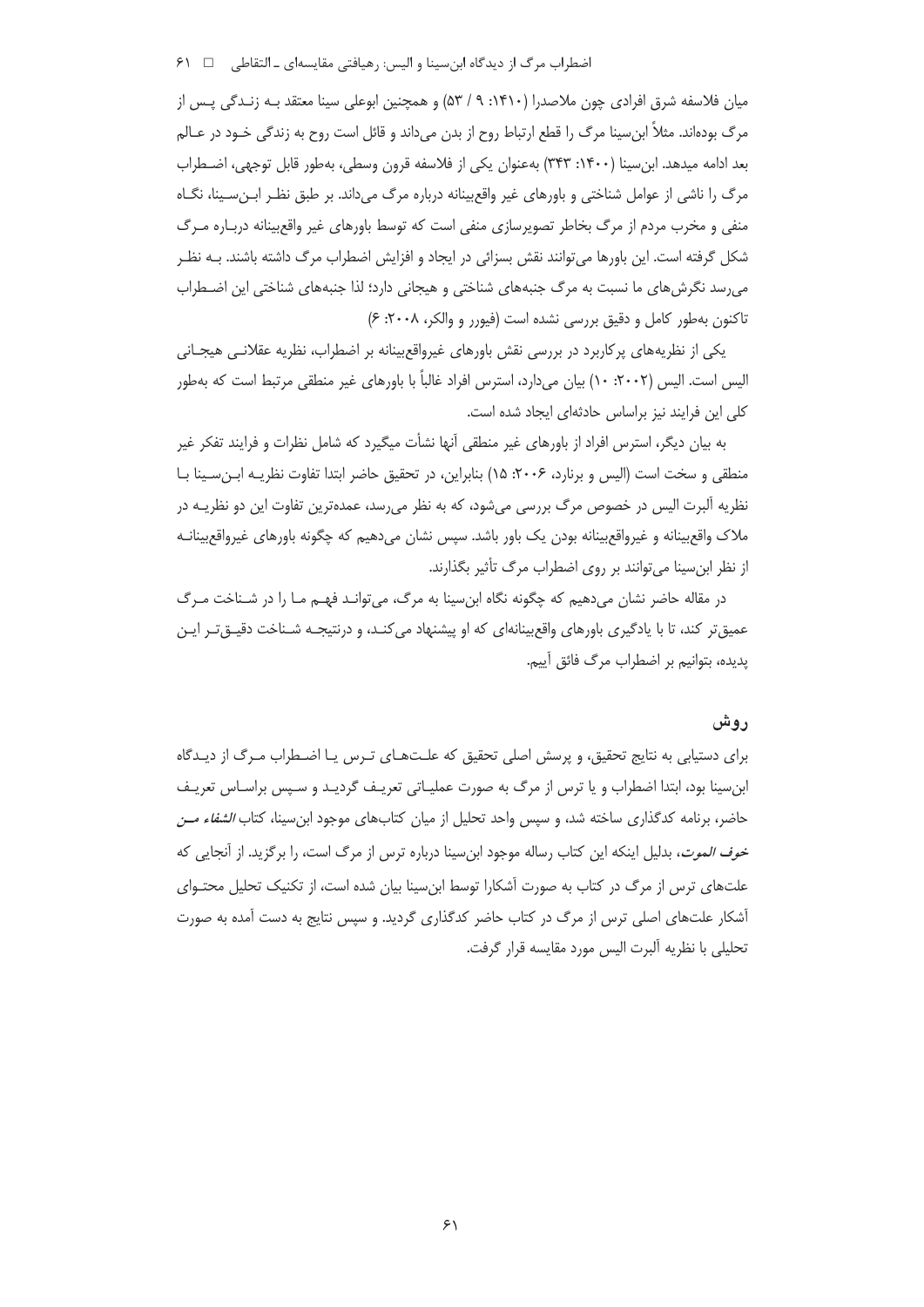#### تعریف ترس از مرگ از دیدگاه اینسینا

گرچه بین واژه ترس از مرگ و اضطراب مرگ توافق جامعی صورت نگرفته است (ناتناینگــا و کــوخ، ۲۰۰۶: ۱۰) اما ابن سینا به جای واژه اضطراب، واژه ترس از مرگ را انتخاب می کند. ابن سینا (۱۴۰۰: ۳۴۳) ترس از مـرگ را حاصل ناآگاهی بشر از پدیده مرگ میداند که بدلیل این ناآگاهی، باورهای غیر منطقـی نسـبت بـه پدیـده مرگ ایجاد شده، و این باورها، ترس از مرگ را در فرد ایجاد می کنـد. وی براسـاس تعریـف الهیـاتی (برایـان ناتناینگا و کوخ، ۲۰۰۶) و نیز به پیروی از افلاطون و ارسطو، مرگ را قطع ارتباط روح از بدن مے دانـد. او در رساله *الشفاء من خوف الموت* در مورد حقيقت مرگ ميگويد: مرگ عبارت است از مفارقت نفس از بدن و در این مفارقت فسادی برای نفس نیست، تنها نتیجه مفارقت همان فساد ترکیب است (ابن سینا، ۱۴۰۰: ۳۴۸) از نظر ابن سینا، حقیقت نفس جسمانی نیست و از هر گونه عوارض و لوازم جسمیت مصون است و جسم برای او بهمنزله ابزاری برای کسب کمال و رسیدن به زندگی پس از مرگ محسوب میشـود. از ایـن منظـر؛ یکـی از ویژگی های این تعریف، باور به زندگی پس از مرگ است. پژوهش های زیادی، باور به زندگی پس از مـرگ را در کاهش اضطراب مرگ مؤثر دانستهاند (روز و سالیوان، ۲۰۰۲: ۱۹: تمیلر، ۱۹۷۲: ۵) ویژگی دوم این تعریف بیان حقیقت انسان و نقش ابزاری قایل شدن برای جسم است، بنابراین، در اینجا حقیقت مرگ در ضمن بیان حقیقت انسان و نقش ابزاری قایل شدن برای جسم، مطرح میگردد. در واقع در نگاه ابن سینا مسـئله مـرگ و پیامدهای آن به شدت با موضوع انسان و مراحل تکامل او ارتباط مستقیم دارد. بنابر این دیدگاه، مـرگ جنبـه تکاملی و رشدی دارد.

## ملاک واقع بینی یاور در نزد الیس و اینسینا

مسلماً، نظریه الیس همانند هر نظریه دیگری، مبتنی بر یک اصول روش شناختی خاصی بنا شده اسـت، کـه میتوان از آثار وی، تأثیرات فلسفی بر روی این نظریه را پیدا کرد. هنگامی که فلسـفه متـأثر بـر ایـن نظریـه کشف شود، آنگاه می توان ملاک واقع بینانه بودن یک باور را در سیستم نظری الیس نشان داد، و از این جهت تفاوت آنرا با نظريه ابنِ سينا مقايسه كرد. اليس واژه واقع بينانه را الزاماً برگرفتـه از هسـتيشناسـي و فلسـفه و دین نمیداند و آنچه آنها در نظر دارند، با سـه مشخصـه منطقـی، پشــتیبانی شـواهد تجربـی و عملـی بـودن مشخص میشود (الیس و همکاران، ۲۰۱۰: ۲۶) طبق این توصیف؛ یکی از اصلی ترین ملاکهای واقـع بینانـه در نزد نظریه عقلانی هیجانی آلبرت الیس، عملی بودن آن باور میباشد که از این منظر نظریه الیس ریشه در فلسفه پراگماتیزم یا فلسفه عملیت دارد. پراگماتیزم ریشه در فعالیـتهـای جمیـز، میـد و دیـویی دارد (چـری هولمس، ۱۹۹۲: ۲۵) در دیدگاه پراگماتیزم، تمرکز بر روی پیامدهای تحقیق است تـا بـر روی روش آن، و از این جهت این رویکرد، از دیدگاههای کثرت گرا حمایت می کند، که چه کارها و چه فعالیتهـایی را در جهـت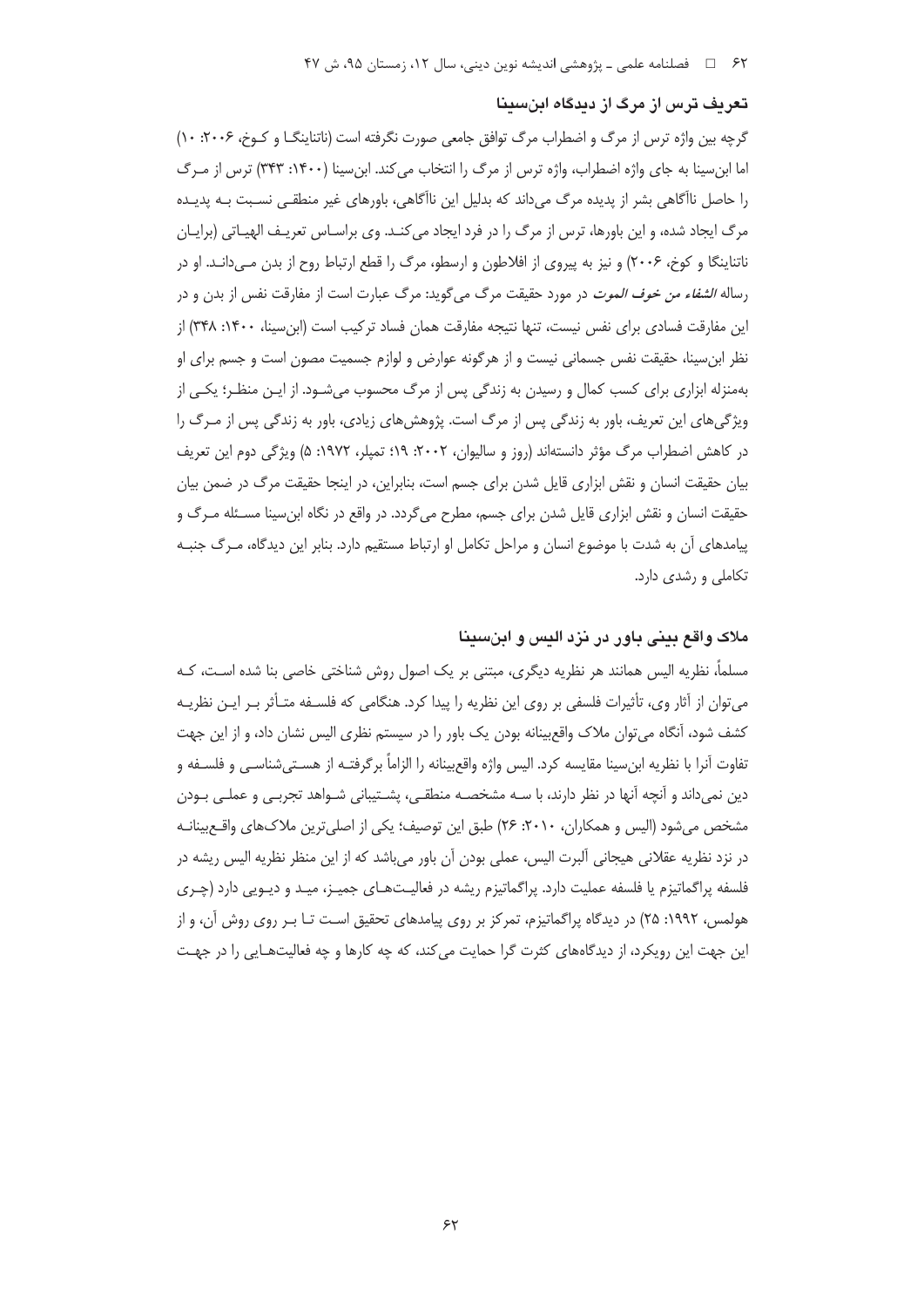اضطراب مرگ از دیدگاه ابن سینا و الیس: رهیافتی مقایسه|ی \_ التقاطی ۶۳

جواب به مسئله باید انجام داد (ایمان، ۱۳۸۸: ۲۵۶) کرسول (۲۰۰۳: ۱۳) پیش فرض هایی برای ایـن دیـدگاه فلسفی بیان می کند، که به نظر می رسد، دانستن این پیش فرض ها، می تواند تفـاوت نظریـه عقلانـی هیجـانی الیس را با ابن سینا، مشخص تر کند، به همین خـاطر بـه برخـی از ایـن پـیش فـرضهـا اشـاره مـیشـود: ۱. پراگماتیستها به جهان بهعنوان یگانگی و وحدت مطلق نمی نگرند. ۲. حقیقت، چیـزی اسـت کـه در حـال حاضر فعال است، حقیقت در یک رابطه دوگانه بین ذهن و واقعیت که کاملاً مسـتقل از ذهـن اسـت، تعیـین نمیشود. ۳. پراگماتیستها معتقدند (همچون چری هولمس، ۱۹۹۲: ۲۶) کـه مـا بایـد سـؤالات از واقعیـت و قوانین طبیعت را متوقف کنیم. ۴. پراگماتیستها معتقدند که تحقیق همیشه در بسترهای اجتماعی، تـاریخی، سیاسی و سایر موارد رخ میدهند که از این منظر این رویکرد به رویکردهای پست مدرن متمایل شـده اسـت (ایمان، ۱۳۸۸: ۲۵۷) اخیرا نیز تشکری و تدلی بر آنند، که نباید از مفاهیم متافیزیکی همانند حقیقت در ایـن رویکرد استفاده کرد. بر خلاف پیش فرضهای ذکر شده، در فلسـفه ابـنِسـینا، متافیزیـک از جایگـاه مهمـی برخودار است، و همانطور که در بخش نتایج خواهید دید، ابـنِ سـینا براسـاس، وحـی الهـی و حقیقتـی ثابـت، باورهای غیرواقع بینانه را مورد نقد و بررسی قرار میدهد، از نظر وی، باورهـایی کـه بـا ایـن حقیقـت ثابـت همخوان نباشند، غير واقع بينانه محسوب مي شوند.

## نتايج

هنگامی که کتاب *الشفا من خوف الموت* ابنِ سینا، با تکنیک تحلیل محتوا کدگذاری گردید، بـه چهـار زمینــه اصلی بهعنوان علت ترس از مرگ دست یافتیم. چهار زمینه مورد نظر بهعنوان علل ترس از مرگ، از نظر این سینا (۱۴۰۰: ۳۴۰ ـ ۳۳۹) شامل موارد زیر است: اگر من بميرم به كلي نابود مي شوم. مردن با درد بسیار شدیدی همراه است. اگر من بميرم در عالم بعد مرا عذاب خواهند كرد. اگر من بميرم اموالم و خانوادهام همه از بين خواهند رفت و كسي نيست از آنها مراقبت كند.

## اگر من بميرم به كلى نابود مىشوم

یکی از مهمترین دلایل ترس از مرگ آن است که انسانها مرگ را فنـا و نیسـتی خـود مـیداننـد. (ادواردز، ۱۹۶۷: ۴۱۸) بکر آگاهی انسانها را از مرگ و نابودیشان، علت اضطراب مرگ میداند چنین نگرشی به مرگ برخاسته از این تفکر است که همه حقیقت خود را همان بدن و جسم میدانند و مرگ در نظر این گروه تجزیه بدن شخص و پایان تجربیاتش است (ادواردز، ۱۹۶۷: ۴۰) اما ابنِ سینا بیان میدارد که نفس برای وجودش نیاز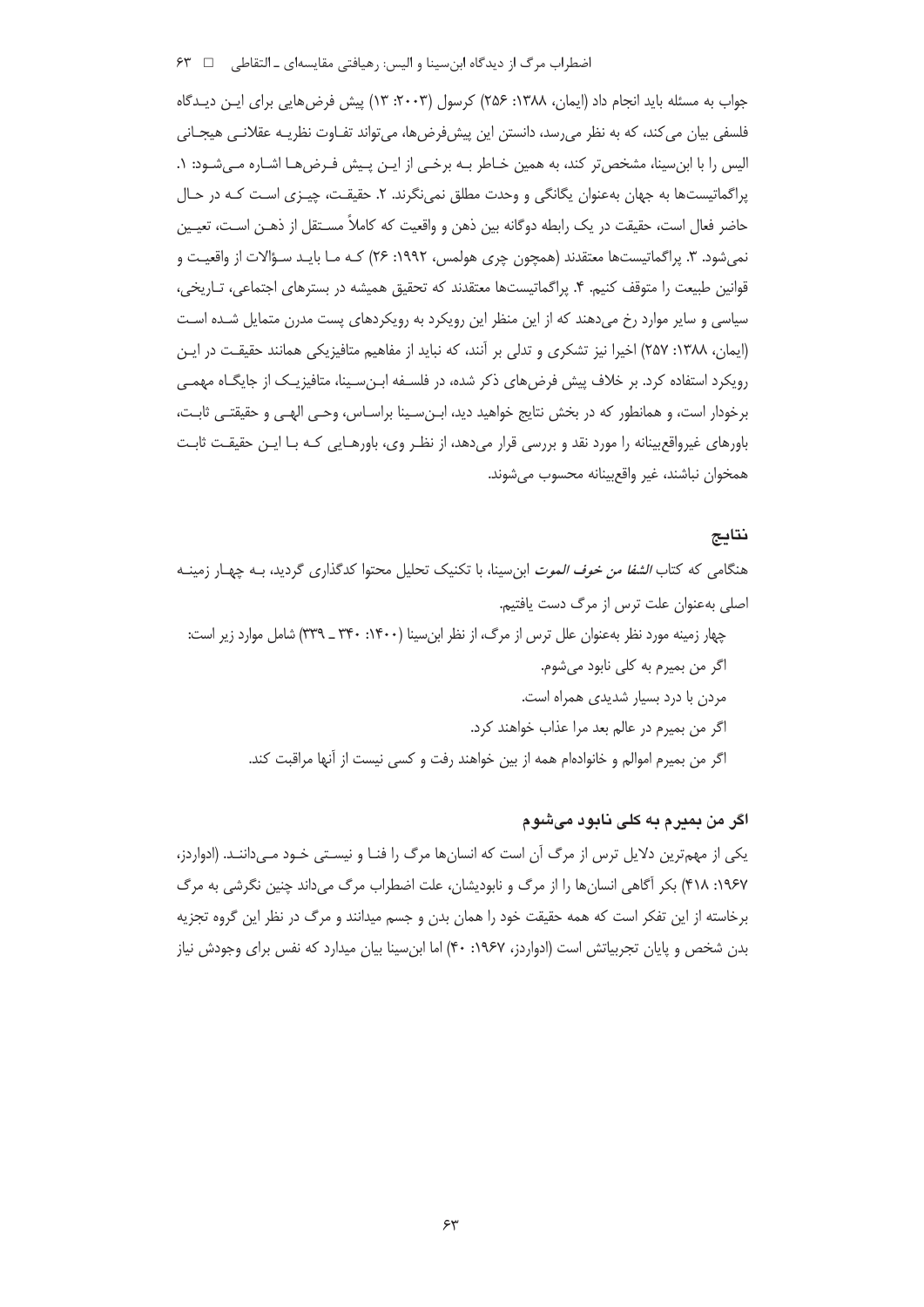به بدن ندارد و می تواند مستقل از آن باشد (اف رحمن، ۱۹۵۲: ۲۰) ابن سینا بیان میکند که مرگ چیزی بـیش از خودداری نفس از به کار بردن آلت و ابزار خود (که عبارتست از اعضایی که مجموعاً بدن نامیده مے شــود) نیست؛ همان طور که صنعتگر وسایلش را ترک می کنـد (ایـن سـینا، ۱۴۰۰: ۳۶۵) بنـابراین، نفـس جـوهری غیرجسمانی است که فنا بر آن عارض نمی شود و قابلیت فساد ندارد، بلکه جوهر روحانی است، کـه اصـلاً قبول استحاله نمی کند و تغیری در ذاتش پدید نمی آید و تنها قبول کمالات و تمامیت صورتش را می نماید (همان: ۳۶۴) ابن سینا نا آگاهی انسانها را درباره مرگ، علت اضطراب مرگشان میداند، او بـا روش مستقیم و کاملاً ساختارمند همانند روش شناختی (آرون بک، امی و گرینبرگ، ۱۹۸۵: ۴۵) قائل است که افراد بـه جـای حواس پرتی و ارزیابیهای سودار از مرگ آن گونه که مواجهه کوتـاه مـدت در آزمایشـات نظریـه تـی ام تـی پیشنهاد می کند (لایکین و همکاران، ۲۰۰۷) بهتر است پدیده مـرگ را بهتـر و دقیقتـر بشناسـند، او شـناخت نادرست و در نتیجه تفکرات غیر واقع بینانه از پدیده مرگ را، علت اضطراب مرگ میداند. بنابراین ابن سـینا بـه جای باور اینکه «من با مردن نابود می شوم» این باور که «بـا مـرگ فقـط روحـم از بـدنم جـدا مـیشـود» همان طور که در تعریف الهیاتی (برایان ناتناینگا و کوخ، ۲۰۰۶) نیز آمده است، را بـهعنـوان بـاور منطقـی پیشنهاد می کند. تأثیر این باور در کاهش اضطراب مرگ، نیز با پژوهش هـای نایـت و الفنبـین (۱۹۹۳: ۵) همسو است که در پژوهش آنها، دانشـجویانی کـه در دوره کــلاس مـرگ&نناسـی شـرکت کـرده بودنـد و باورهای مذهبی داشتند، اضطراب مرگ کمتری را گزارش کردند. و بهطور مشابه، اعتقاد یقینی، بـه وجـود مثبت و ادامه دار پس از مرگ نیز با اضطراب مرگ کمتری در بیماران رو به مرگ همـراه بـود. (اسـمیت، نهمکیس و چارتر، ۱۹۸۳ ـ ۱۹۸۴)

## مردن با درد بسیار شدیدی همراه است

اضطراب مرگ با پیش بینی وضعیتی که خود دیگر وجود ندارد به وجود میآید (تـومر و الیاسـون، ۱۹۹۶: ۱۵) این موضوع، اهمیت قدرت ادراک را برای پیش بینی آینده میرساند. در نتیجه این قدرت، میتوانـد برجسـتگی ادراک مرگ را افزایش دهد (همان) یکی از وجوه ادراکی آینده، ادراک درد شدید به واسطه مردن فـرد اسـت (فیورر و والکر، ۲۰۰۸: ۲۳) ابن سینا نیز درد و رنج حاصل از مردن را ناشـبی از قـدرت ادراک انســان مــی دانــد (ابن سینا، ۱۴۰۰: ۳۳۹) از همین منظر، او قدرت ادراک درد را تا وقتی می داند که نفس با بدن مرتبط است، و زمانی که نفس از بدن جدا میشود، فرد هیچ دردی را حس نمی کند چراکه درد و رنج به سبب ادراک صـورت میگیرد و ادراک تنها برای زنده واقع میشود و فرد زنده، پذیرنده تأثیر نفس است؛ ولـی جسـمی کـه در آن دیگر تأثیر نفس وجود ندارد، درد و رنج را حس نمی کند (همان: ۳۴۰) این گفته ابن سینا نیز بـا پـژوهش هـای بسیاری درباره تجارب نزدیک مرگ افرادی که دچار ایست قلبی شده بودند و سپس به زندگی برگشته بودنـد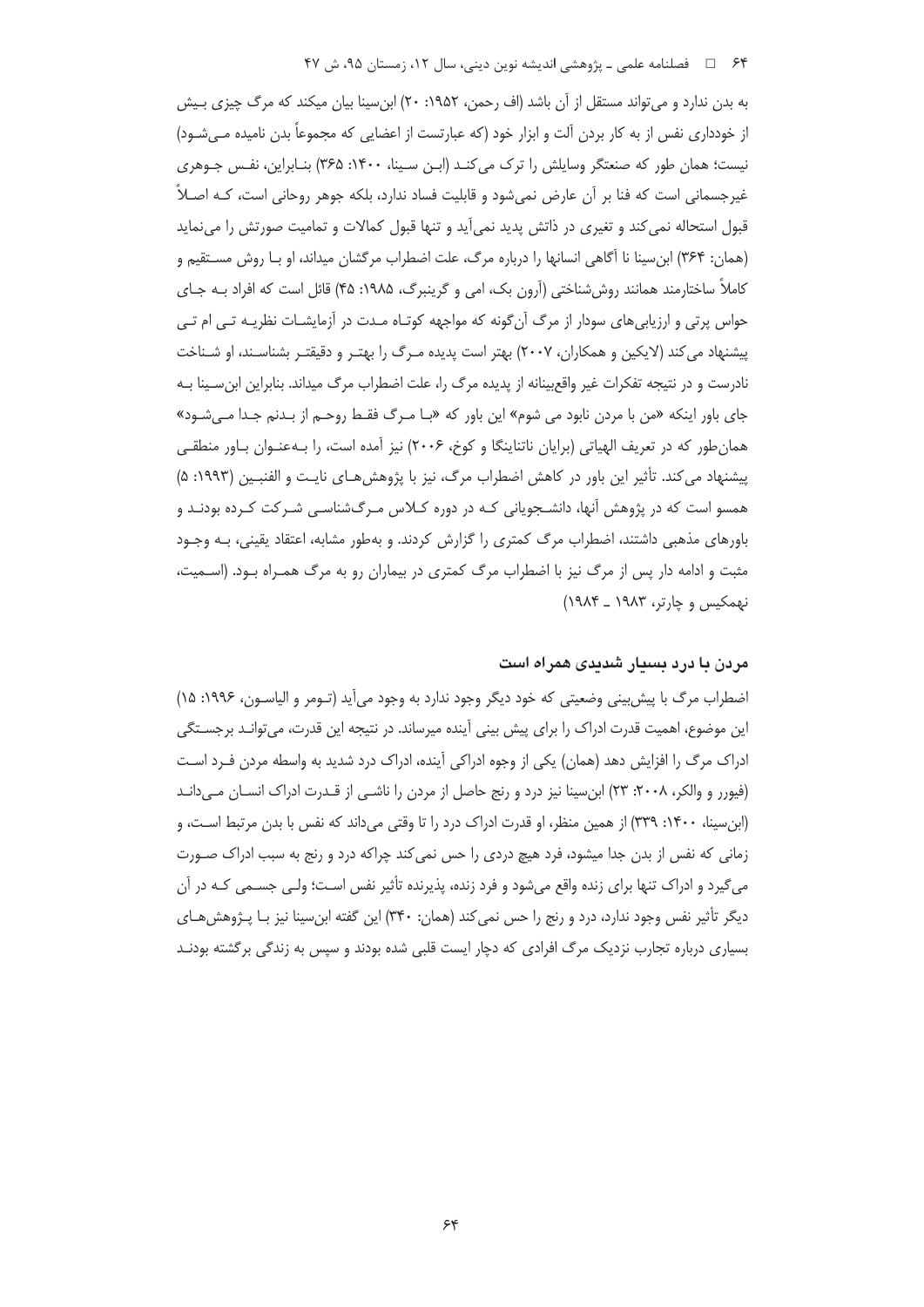نیز همسوست؛ اکثر افراد، تجربه مردن را، بسیار لذت بخش و بدون ترس و همچنین همراه با تجارب مذهبی گزارش کردند (مودی، ۱۹۷۵: ۲۰) و این تجربه فقط شامل بزرگسالان نبوده است و بلکه شامل کودکـان نیـز مے شدہ است. (مورین ،۱۹۹۴: ۱۲)

بنابراین، ابن سینا، باور «مردن، با درد بسیار شدیدی همراه است» را باور غیر منطقی میداند، کـه بـه نظـر میرسد هیچ شواهد علمی این باور را توجیه نمی *کند*، و در عوض وی باور اینکه «ادراک درد، با بـدن مـرتبط است، بنابراین چون، روح از بدن جدا میشود، دیگر بدن درد را حس نمی کند، بنابراین مـردن هـیچ دردی ندارد.» را بهعنوان باور منطقی پیشنهاد می *ک*ند که یافتههای تجارب افرادی که دچار ایست قلبی شـدهانـد پس از بازگشت آنها از کمای عمیق، و گزارش آنها از تجربه اشان، نیز با این باور سازگارتر به نظر می٬رسد.  $(1 - Y \cdot : \cdot \cdot | \circ \circ \circ)$ 

## اگر من بميرم در عالم بعد مرا عذاب خواهند كرد

یکی از باورهایی که با اضطراب مرگ همبستگی مثبت دارد؛ باور به زندگی پس از مرگ، البته با نگاه عذاب و تنبیه الهی است (روز و سالیوان، ۲۰۰۲: ۱۲) چاگاریس و لستر (۱۹۸۹: ۱۱) بین اعتقاد مذهبی فرد برای رفتن به جهنم و همچنین اضطراب مرگ همبستگی مثبتی پیدا کردند. بنابراین، به نظر میرسد، تفاوت مهمـی بـین باور به زندگی پس از مرگ با توقع عذاب و یاداش در پیش بینی اضـطراب مـرگ وجـود داشـته باشـد (روز و سالیوان، ۲۰۰۲) ابن سینا نیز، باور به عذاب در زندگی پس از مرگ را یکبی دیگـر از عوامـل ایجـاد اضـطراب مرگ میداند، وی، این باور فرد را، نشانه اعتراف وی به گناهانش میداند که بهعنوان یک تکلیف مـذهبی، برای رفع اضطراب مرگ، امید به رحمت الهی را پیشنهاد می کند و از فرد میخواهد با توبه و تکرار نکردن آن گناهان، در نتیجه، اضطراب مرگ را کاهش دهد. بنابراین او باور واقع بینانه و جـایگزین را «اگـر توبـه کـنـم و دست از گناهانی که میترسم بخاطرشان عذاب شوم بردارم، عذاب نخواهم شد» را پیشنهاد می کند (ابن سینا، ۱۴۰۰: ۳۴۰) پژوهش هایی نیز کمک مشاوره مذهبی و مراقبتهای مذهبی را در این موارد مـؤثر دانسـتهانـد. (فيورر و والكر، ٢٠٠٨: ١۵)

# اگر من بميرم كسى نيست از امــوالم و خــانوادهام مراقبــت كنــد، در نتيجــه آنهـا از بــين خواهند رفت

یکی از منابع ایجاد ترس از مرگ، نگرانی های فرد برای افـراد بازمانـده اسـت (فیفـل، ۱۹۷۷، فیفـل و نگـی، ۱۹۸۱، فرای،۱۹۹۰، دپالوا گریفین، پانگ و نیمیـر، ۲۰۰۳، نیمیـر، ۱۹۹۴) آنهـا یکـی از منـابع نـاراحتیِهـای وجودي را، اندوه جدايي قريب الوقوع افراد سرطاني در حال مرگ از بازماندگان، معرفي كردند.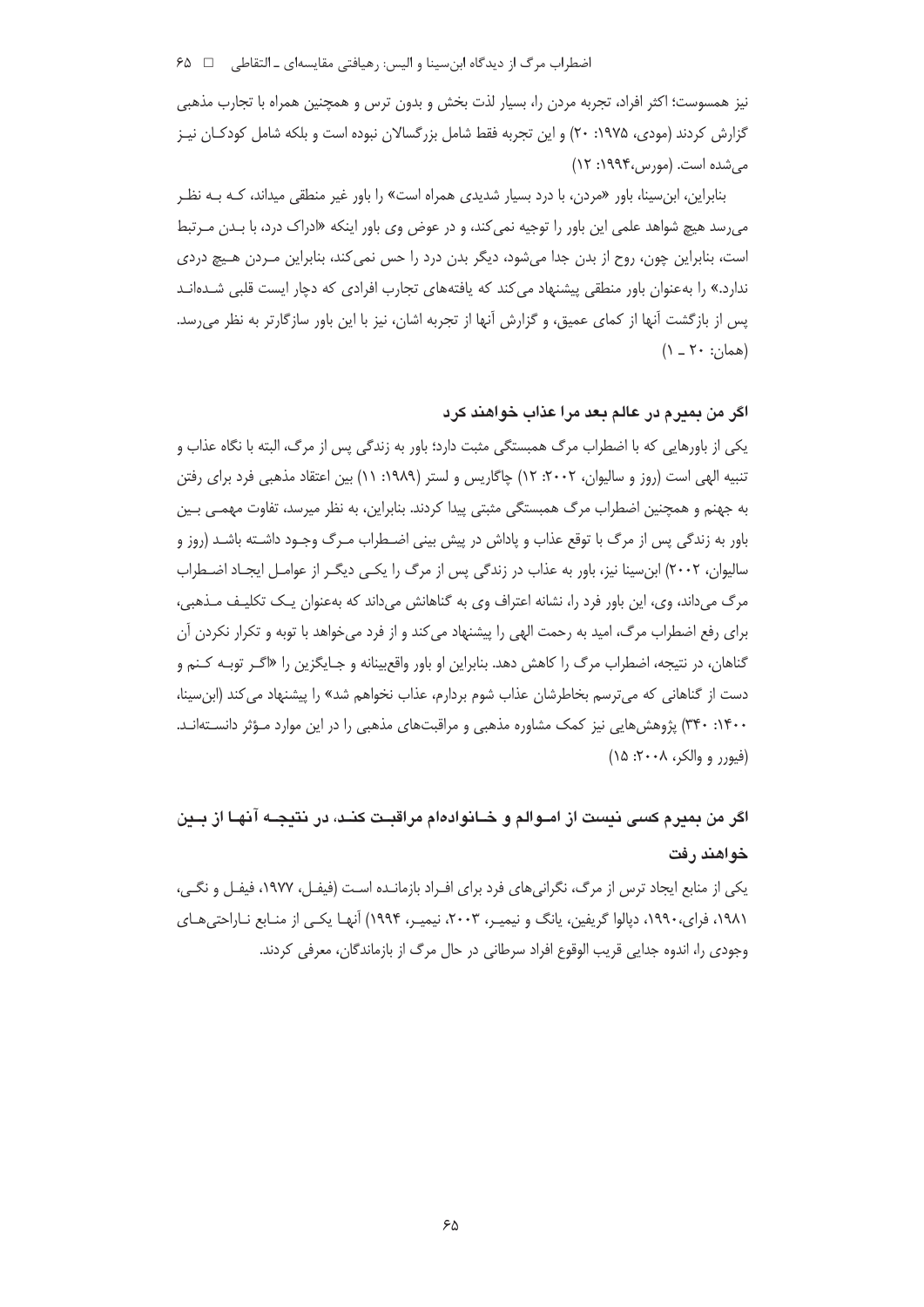فيورر و والكر (٢٠٠٨: ٢٠) در كار باليني، باور غير منطقي فرد را كه «اگر من بميرم كسي نيست از امـوالـم و خانوادهام مراقبت کند، در نتیجه آنها از بین خواهند رفت» را تشخیص دادند. ابن سینا نیز این باور را بهعنـوان یکی از باورهای غیرمنطقی افراد در ایجاد اضطراب مرگ معرفی میکند. ابن سینا در تحلیل این باور، فرد را به یذیرش لزوم وقوع مرگ و اجتناب ناپذیر بودن آن متوجه میکند. همانطور که کابلر راس (۱۹۶۹: ۱۱۵) در این مرحله، پذیرش را برای افراد در حال مرگ، آخرین مرحله هیجانی مردن معرفی میکند. ابن سینا، سـیس بـرای جايگزين كردن باور منطقى اضافه مي كند، «اگر من بخواهم زنده بمانم و واقعا هيچ§اه نميـرم، و همــه افــراد نیز همین باور را داشته باشند، زمین گنجایش کافی برای افراد دیگر را نخواهد داشت» سپس وی، فـرد را بـه تفکر درباره لزوم چرخه زندگی با تولد و مرگ، با این توضیح که، افرادی می آیند و دیگـران مـی٫رونـد متوجـه می کند. به طور کلی، ابن سینا به صورت ریشهای، اساس این باور را در ناراحتی وجودی افراد برای ترک نفـس از بدن میداند، یعنی علاقه نفس به بدن دنیایی، این جدایی وجودی را برای فـرد سـخت مـی کنـد، بنـابراین نفس در ذاتش در نهایت سختی و درد به سر می برد؛ و جوهر نفس از محل استقرار خـود بـهسـوی دورتـرین جهانش حرکت می کند، درحالی که طالب قرار و استقرار در آن محل است (ابن سینا، ۱۴۰۰: ۳۴۲) بنابراین باور جایگزین و واقع بینانه در این مورد از طرف ابن سینا این است که «مـرگ حتمـی اسـت و بهتـر اسـت آن را و جدایی حاصل از آن را بیذیرم، زیرا اگر همه بخواهند بهطور ابدی بـر روی زمـین زنـده بماننـد، زمـین دیگـر گنجایش افراد را برای زندگی ندارد.» جدول شماره (۱)، خلاصهای از چهار باور غیر واقع بینانه یافت شـده در كتاب *الشفاء من خوف الموت* ابن سينا مي باشد كه ابن سينا آنها را در ايجاد اضـطراب مـرگ، مـؤثر مـيدانـد. همچنین در این جدول در مقابل هر باور غیر واقع بینانه، باورهای جایگزین و واقع بینانه نیز آمده است.

| باور جايگزين و واقعبينانه                       | باور غيرواقعبينانه                            |
|-------------------------------------------------|-----------------------------------------------|
| با مرگ فقط روحم از بدنم جدا میشود.              | اگر من بميرم به كلى نابود مى شوم.             |
| ادراک درد با بدن مرتبط است، چون روح از بدن      |                                               |
| جدا میشود، دیگر بدن درد را حس نمی کند،          | مردن با درد بسیار شدیدی همراه است.            |
| بنابراین مردن هیچ دردی ندارد.                   |                                               |
| اگر توبه کنم و دست از گناهانی که میترسم         | اگر من بميرم در عالم بعد مرا عذاب خواهند كرد. |
| بخاطرشان عذاب شوم بردارم، عذاب نخواهم شد.       |                                               |
| مرگ حتمی است و بهتر است آنرا و جدایی حاصل       |                                               |
| از آنرا بپذیرم، زیرا اگر همه بخواهند بهطور ابدی | اگر من بميرم كسى نيست از اموالم و خانواده ام  |
| بر روی زمین زنده بمانند، زمین دیگر گنجایش       | مراقبت کند، در نتیجه آنها از بین خواهند رفت.  |
| افراد را برای زندگی ندارد.                      |                                               |

جدول شمار یک:

.<br>خلاصه چهار باور غیرواقع بینانه در ایجاد اضطراب مرگ و باورهای جایگزین از دیدگاه ابن سینا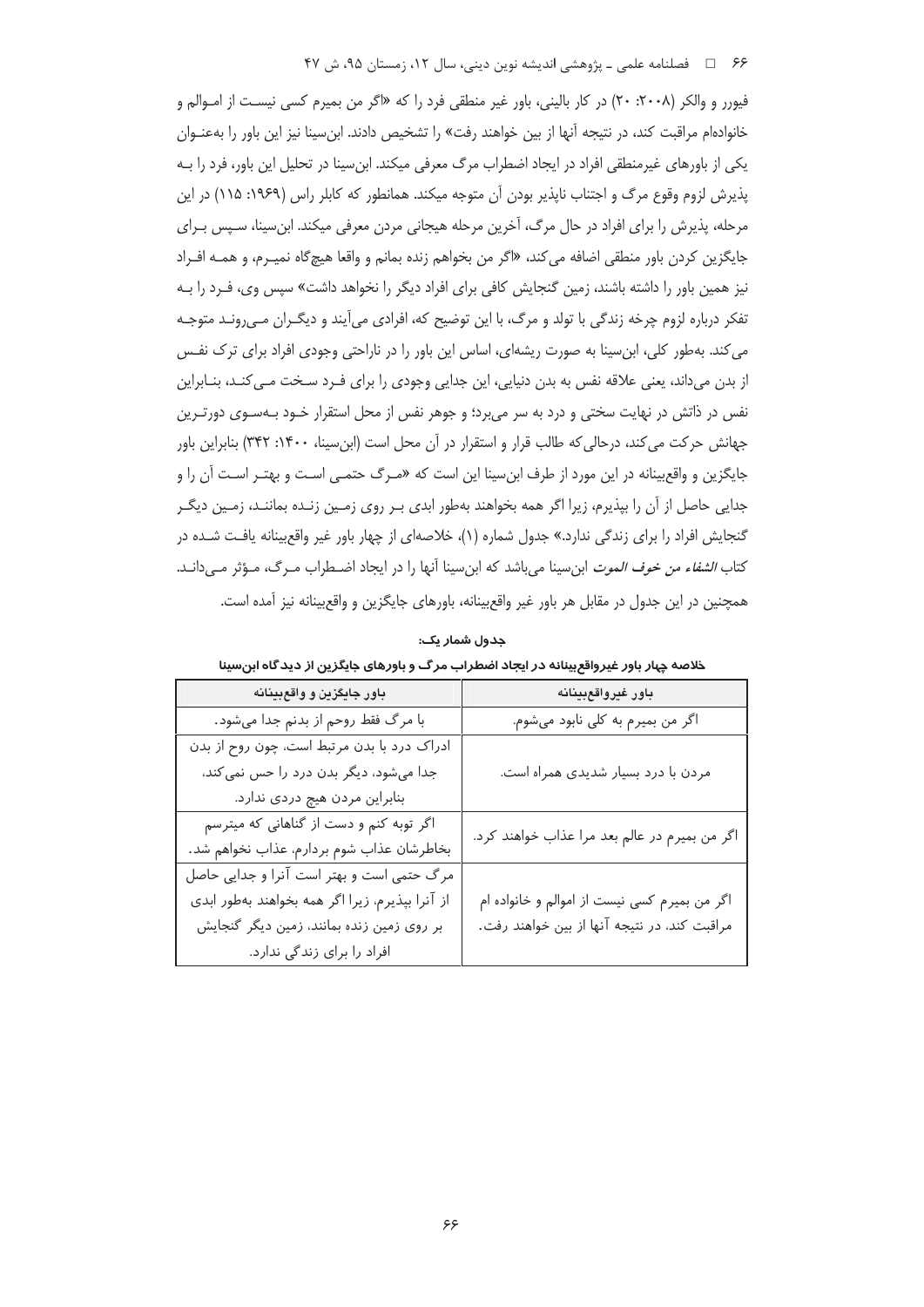#### نتىجە

یکی از اهداف مهم این مقاله، استخراج نظریه ابنِسینا درباره ترس از مرگ بود، که با انجام تحلیـل محتـوای رساله *الشفاء من خوف الموت* ابن سينا، به اين هدف دست يافتيم. از آنجايي كه نظـر ابـن سـينا دربـاره علـت ترس از مرگ، شناختی بود بنابراین، آنچه که از این مقاله دریافت شد، شناختهای معیـوبی بـود کـه از نظـر ابن سینا بر روی اضطراب مرگ تأثیر افزایندهای دارند. همان طور که در پژوهش هـای زیـادی مشـخص شـده است، ادراک تهدید که توسط مرگ ایجاد می شود وابسته به فرایند شناختی در تشکیل ساختارهای حافظـه در انسان ها می باشد. به اعتقاد پانکسپ (۱۹۹۸: ۱۱) ابعاد شناختی اضطراب مرگ می تواند شامل باورها و نظـرات درباره فرایند مردن، یا تفکرات درباره اینکه فرد مرده است یـا نـابود شـده اسـت، نیـز باشـد، همچنـین، ایـن اضطراب می تواند تصورات درباره مرگ افراد مهم، تفکرات درباره موضـوع ناشـناخته و تفکـر آگاهانــه دربــاره مرگ، تفکر درباره بدن بعد از مرگ و همچنین، تفکر درباره مرگ زودرس قبل از دیگران را نیز شـامل شـود. (دیالوا گریفین، پانگ و نیمیر، ۲۰۰۳، نیمیر، ۱۹۹۴) بدون تردید، نقش تفکرات و باورهـای غیرواقـع.بینانـه در ایجاد ترس و اضطراب از لحاظ پژوهشی قابل تایید است (آرون بک، امی و گرینبرگ، ۱۹۸۵، آلبرت الـیس و همكاران، ٢٠٠٩) بنابر نظر عقلاني هيجاني اليس، استرس افراد غالباً با باورهاي غير منطقـي مـرتبط اسـت كـه بهطور كلي اين فرايند نيز براساس حادثهاي ايجاد شده است. به بيان ديگر، استرس افراد از باورهاي غير منطقـي آنها نشأت میگیرد که شامل نظرات و فرایند تفکر غیر منطقی و سخت است. (آلیس و برنارد، ۲۰۰۶: ۱۵)

ابن سینا برای ترس از مرگ باورهای غیرواقع بینانه را در نظـر میگرفـت، نظریـه وی را بـا نظریـه درمـان عقلانی هیجانی آلبرت الیس مورد مقایسه قرار دادیم، چراکـه الـیس نیـز، علـت تـرس از مـرگ را باورهـای غیرواقع بینانه میداند. اهمیت توجه به باورهای غیرواقع بینانه در مرگ در پژوهش های زیادی مورد تأیید قـرار گرفته است. یکی از مهمترین فرضیههای این نظریه همبستگی مثبت بین باورهای غیر منطقی و پیامـدهای روانی و رفتاری می باشد که این همبستگی نیز توسط پژوهشهای بسیاری مورد پشتیبانی تجربی قـرار گرفتـه است است (چانگ و زوریلا ۱۹۹۴: ۱۲؛ راس و موران ۱۹۸۹: ۱۲) همانند همبستگی مثبت بین باورهای غیـر منطقی و اضطراب و افسـردگی (برنـارد، ۱۹۹۸، وارن و زگوریـدس ۱۹۸۹) یـا اضـطراب امتحـان واضـطراب شخصیت (رزونو و اسمیت، ۱۹۸۲: ۱۱) و همچنین بین تفکرات غیر منطقی و هیجان منفـی نیـز همبسـتگی مثبت وجود دارد (ناتینگهام، ۱۹۹۲) در رابطه با اضطراب مرگ نیز، باورها و تفکرات غیر منطقی درباره مـرگ نقش بسزائی را در ایجاد اضطراب ایفا میکنند(فیورر و والکر، ۲۰۰۸: ۱۲) فیورر و والکر در کار بالینی، باورهای غیرواقع بینانهای بین افرادی که اضطراب مرگ داشتند را گزارش کردند. (همان: ۱۵)

اما همان طور که مشخص شد، ابن سینا و الیس در ملاک واقع بینانه بودن باورهای مرتبط با ترس از مرگ با يكديگر متفاوت بودند، چراكه اليس، ملاك واقع بينانه را براساس فلسفه پراگماتيسم ميدانست. از نظر الـيس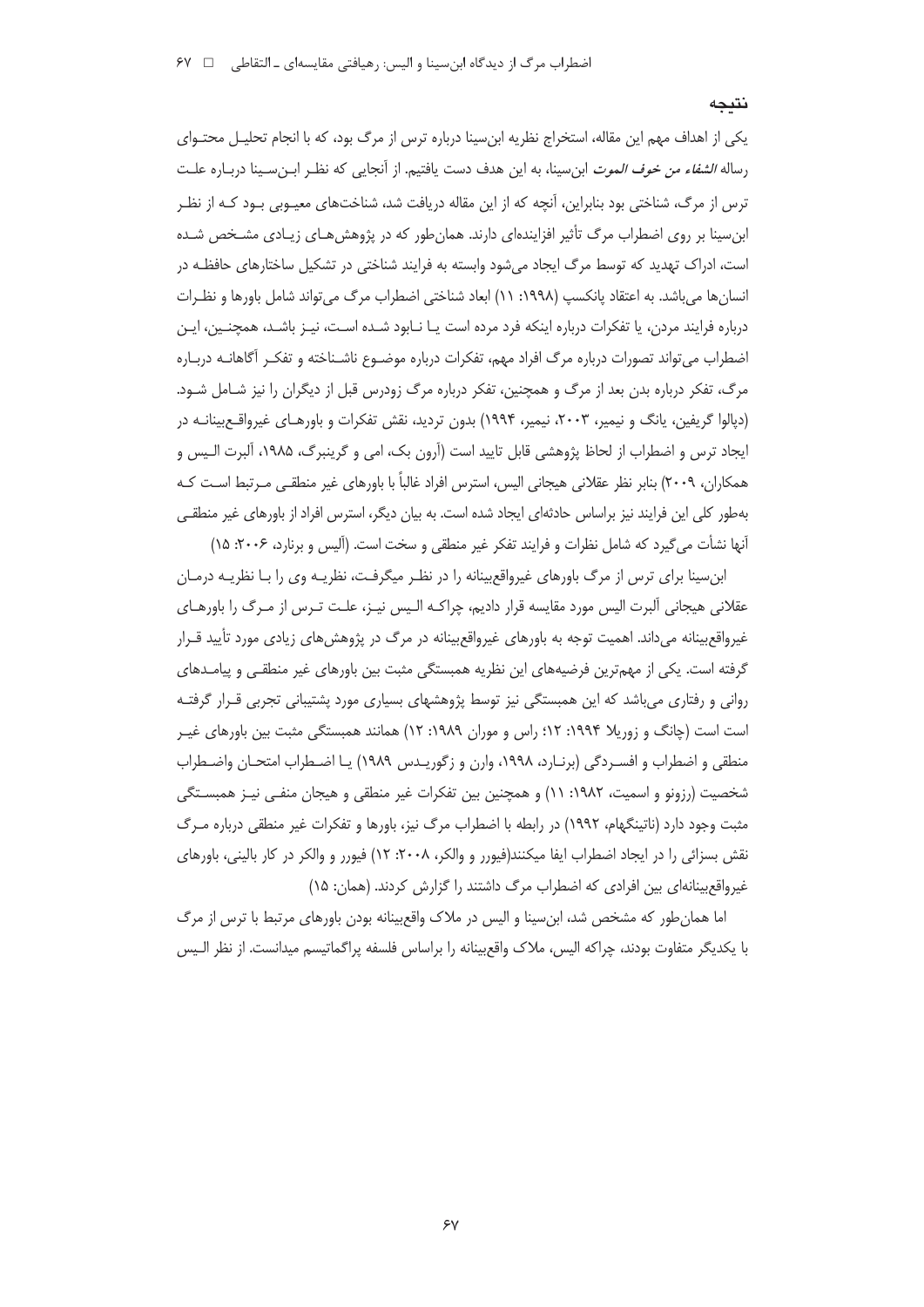#### ۶۸ = □ فصلنامه علمی ــ یژوهشی اندیشه نوین دینی، سال ۱۲، زمستان ۹۵، ش ۴۷

حقیقت مطلقی وجود ندارد که ما بخواهیم افراد را بدان سو راهنمایی کنیم. بنابراین واقع بینانـه بـودن بـاور در نگاه الیس، براساس یک ملاک و واقعیت خارجی نمیباشد و ملاک واقعبینانه بودن باورها کاملاً فردی است، در این صورت ممکن است از فردی به فرد دیگر متفاوت باشد. اما ابن سینا باورهای غیر واقع بینانه را براسـاس حقیقتی ثابت که برگرفته از وحی می باشد، مورد لحاظ قرار می داد.

### بيشنهادات

براساس نتایج مقاله حاضر، پیشنهاد میشود، درمانگران و مشاورانی که میخواهند نقش باورهای غیرواقع بینانـه را در بیماران دارای اضطراب مرگ مورد بررسی قرار دهند، به نظریه ابن سینا در ترس از مـرگ، توجـه کـافی داشته باشند، چراکه نظریه وی ریشه در مبانی اسلامی دارد و با فرهنگی ایرانی اسلامی ما نیز سازگارتر است، و همان طور که مشخص شد، این تفاوت از ملاک واقع بینی باورها در نزد ابن سـینا بـهعنـوان یـک فیلسـوف اسلامی و آلبرت الیس یک نظریه پرداز و روان شناس غربی آشکار گشت.

## منابع و مآخذ

- ١. ابن سينا، ر*سائل، ١*۴٠٠ ق، رساله «الشفاء من خوف الموت»، تهران، بيدار.
- ۲. ایمان، محمد تقی، ۱۳۸۸، *مبانی یارادایمی روش های تحقیق کمی و کیفی در علوم انسانی،* ناشر یژوهشگاه حوزه و دانشگاه، قم.

٣. صدرالدين شيرازي، محمد، ١۴١٠ ق، *الحكمه المتعاليه في الاسفار العقليه الاربعة*، بيروت، دار احياء التراث العربي.

- 4. Aday, R. H., 1984–1985, Belief in afterlife and death anxiety: Correlates and comparisons. Omega, 15, 67-75.
- 5. Alvarado, K. A., Templer, D. I., Bresler, C., & Thomas-Dobson, S., 1995, The relationship of religious Variables to death depression and death anxiety. Journal of Clinical Psychology, 51, 202-204.
- 6. Avicenna, Rahman Fe, 1952, tr. Avicenna's psychology; an English translation of Kitab al-Najãt. London, Oxford University Press.
- 7. Beck, A. T., Emery, G., & Greenberg, R. L., 1985, Anxiety disorders and phobias: A cognitive approach. Basic, New York, b58.
- 8. Becker, E., 1973, The denial of death. New York: The Free Press.
- 9. Bergson, H., 1935, The two sources of morality and religion. Garden City, NY:Doubleday.
- 10. Bernard, M. E., 1998, Validation of the general attitude and belief scale.
- 11. Brown A, Shen M, Giuntoli R, Diaz-Montes T., 2013, The effect of religiosity on death anxiety and end-of-life care discussions among gynecologic oncology patients. Gynecologic Oncology; 130(1): e138.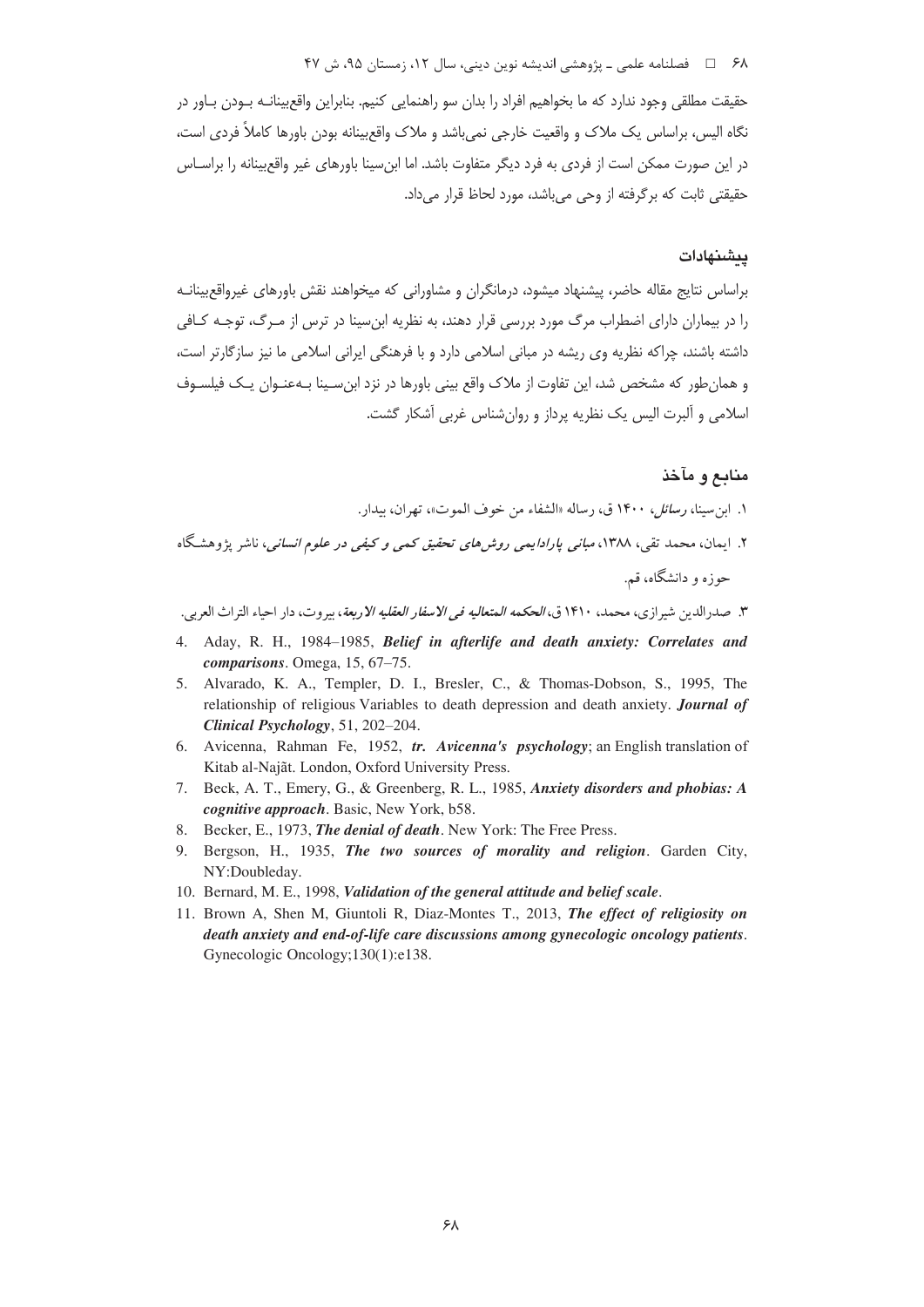- اضطراب مرگ از دیدگاه ابنسینا و الیس: رهیافتی مقایسهای ـ التقاطی ⊥ ـ ۶۹
- 12. Chaggaris, M., & Lester, D., 1989, *Fear of death and religious belief*. Psychological Reports, 64, 274.
- 13. Chang, E.C., D'Zurilla, T.J., & Maydeu-Olivares, A., 1994, Assessing the dimensionality of optimism and pessimism using a multi measure approach. *Cognitive Therapy and Research*, 18, 143-160.
- 14. Cherryholmes, C. H., 1992, *Notes on pragmatism and scientific realism*. Educational researcher, 21(6), 13-17.
- 15. Cicirella, V. G., 2009, Sibling death and death fear in relation to depressive symptomatology in older adults. *Journal of Gerontology*, 64B, 24-32.
- 16. Cicirelli, V. 2002, Fear of death in older adults: Predictions from the terror management theory. *Journal of Gerontology*, 57, 358-366.
- 17. Cicirelli, V. G., 2001, Personal meanings of death in older adults and young adults in relation to their fears of death. *Death Studies*, 25, 663-683.
- 18. Cottraux, J., 1993, *Behavioral psychotherapy applications in the medically ill*. Psychotherapy and Psychosomatics, 60, 116-128.
- 19. Creswell, J. W., 2003, *Research design. Qualitative*, quantitative and mixed methods approaches, 2.
- 20. David D, Lynn SJ, Ellis A., 2010, *Rational and irrational beliefs: research, theory, and clinical practice*. New York: Oxford University Press
- 21. DePaola, S. J., Griffin, M., Young, J. R., & Neimeyer, R. A., 2003, Death anxiety and attitudes towards the elderly among older adults: The role of gender and ethnicity. *Death Studies*, 27, 335-54.
- 22. Edwards, Paul, My Death, 1967, *The Encyclopedia Of Philosophy*, U.S.A, Macmillan, vol5
- 23. Ellis, A., 2002, *Overcoming resistance: A rational emotive behavior therapy integrative approach*. (2nd Ed.). New York: Springer Publishing Company
- 24. Ellis, A., & Bernard, M.E., 2006, *Rational emotive behavioral approaches to childhood disorders: Theory*, practice and research. New York: Springer Publishing Company.
- 25. Emmelkamp, P. M. G., & Oppen, P., 1993, *Cognitive interventions in behavioral medicine*. Psychotherapy and Psychosomatics, 59, 116-130.
- 26. Feifel, H. (Ed.), 1977, *New meanings of death*. New York: McGraw-Hill.
- 27. Feifel, H., & Nagy, V. T., 1981, *Another look at fear of death*. Journal of Consulting and Clinical Psychology, 49, 278-286.
- 28. Freud S., 1961, *Beyond the pleasure principle*.Leverringht Publishing Company, New York
- 29. Freud, S., 1961, *The future of an illusion* (J. Strachey, Trans.), New York: W. W.Norton & Company, Inc. (Original work published in 1927)
- 30. Fry, P. S., 1990, A factor analytic investigation of home-bound elderly individuals' concerns about death and dying and their coping responses. *Journal of Clinical Psychology*, 46, 737-748.
- 31. Heidegger M, 1962, *Being and Time. Blackwell Publishing*, Oxford.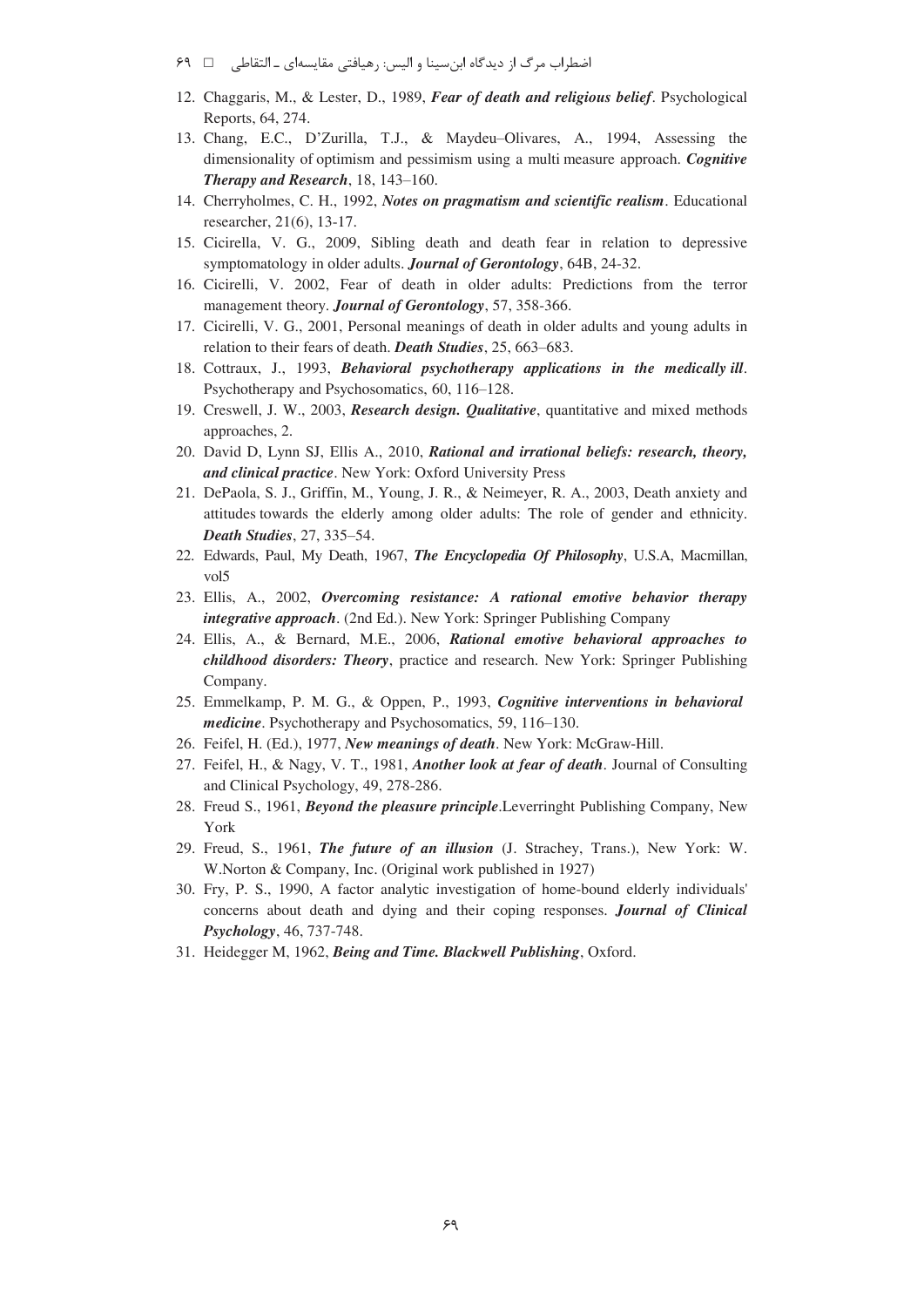- 32. Herzog DB, Herrin JT., 1985, *Near Death Experiences in the very young*. Crit Care Med, 13(12):1074-5.
- 33. Hood, R. W., Spilka, B., Hunsberger, B., & Gorsuch, R., 1996, *The psychology of religion: An empirical approach* (2nd Ed.). New York: The Guilford Press.
- 34. *Journal of Rational-Emotive & Cognitive-Behavior Therapy*, 16, 183-196.
- 35. Kelly, R. J., 1985, Death anxiety, religious convictions about the afterlife, and the psychotherapist. *Death Studies*, 9, 155-162.
- 36. Knight, K. H., & Elfenbein, M. H., 1993, Relationship of death education to the anxiety, fear, and meaning associated with death. *Death Studies*, 17, 411-425.
- 37. Kubler-Ross, E., 1969, *On death and dying*. New York: Macmillan.
- 38. Lykins, E. L. B., Segerstrom, S. C., Averill, A. J., Evans, D. R., & Kemeny, M. E., 2007, *Goal shifts following reminders of mortality: Reconciling posttraumatic growth and terror management theory*. Personality and Social Psychology Bulletin, 33, 1088-1099.
- 39. Malinowski, B., 1925, *Science, religion, and reality*. New York: Macmillan.
- 40. Malouff, J.M., Schutte, N.S., & McClelland, T., 1992, *Examination of the relationship between irrational beliefs and state anxiety*. Personality and Individual Differences, 13, 451-456.
- 41. McCarthy, J, 1980, *Death Anxiety; The loss of self.* Gardner Press, New York
- 42. Moody RA., 1975, *Life after Life*. Bantam Press.
- 43. Morse M, Castillo P, Venecia D, Milstein J, Tyler DC., 1986, *Childhood Near death experiences*. Am J Dis Child; 140:1110-4.
- 44. Morse ML., 1994, *Near death experiences of children*. J Ped Onc Nursing; 11(4):139-44.
- 45. Muran, J.C., Kassinove, H., Ross, S., & Muran, E.M., 1989, Irrational thinking and negative emotionality in college students and applicants for mental health services. *Journal of Clinical Psychology*,45, 188-193.
- 46. Neimeyer RA, Brunt DV, 1995, *Death Anxiety.Dying. In Facing the facts*. H. Wass H, Neimeyer RA. Taylor & Francis, Washington.
- 47. Neimeyer, R. A., 1994, *Death anxiety handbook: Research, instrumentation, and application*. Washington, DC: Taylor & Francis
- 48. Nottingham, E. J., 1992, Use of the survey of personal beliefs scale: Further validation of a measure of irrational beliefs with psychiatric inpatients.*Journal of Rational-Emotive & Cognitive-Behavioral Therapy*, 10 (4), 207-217.
- 49. Nyatanga, B., & de Vocht, H., 2006, Towards a definition of death anxiety. *International Journal of Palliative Nursing*, 12(9).
- 50. Ochsmann, R., 1984, *Belief in afterlife as a moderator of fear of death?* European Journal of Social Psychology, 14, 53-67.
- 51. Panksepp, J., 1998, *Affective neuroscience: The foundations of human and animal emotions*. New York: Oxford University Press.
- 52. Patricia Furer, John R. Walker., 2008, Death Anxiety: A Cognitive-Behavioral Approach. *Journal of Cognitive Psychotherapy*: An International Quarterly,22,2
- 53. Richardson, V., Berman, S., & Piwowarski, M., 1983, Projective assessment of the relationships between the salience of death, religion, and age among adults in America.